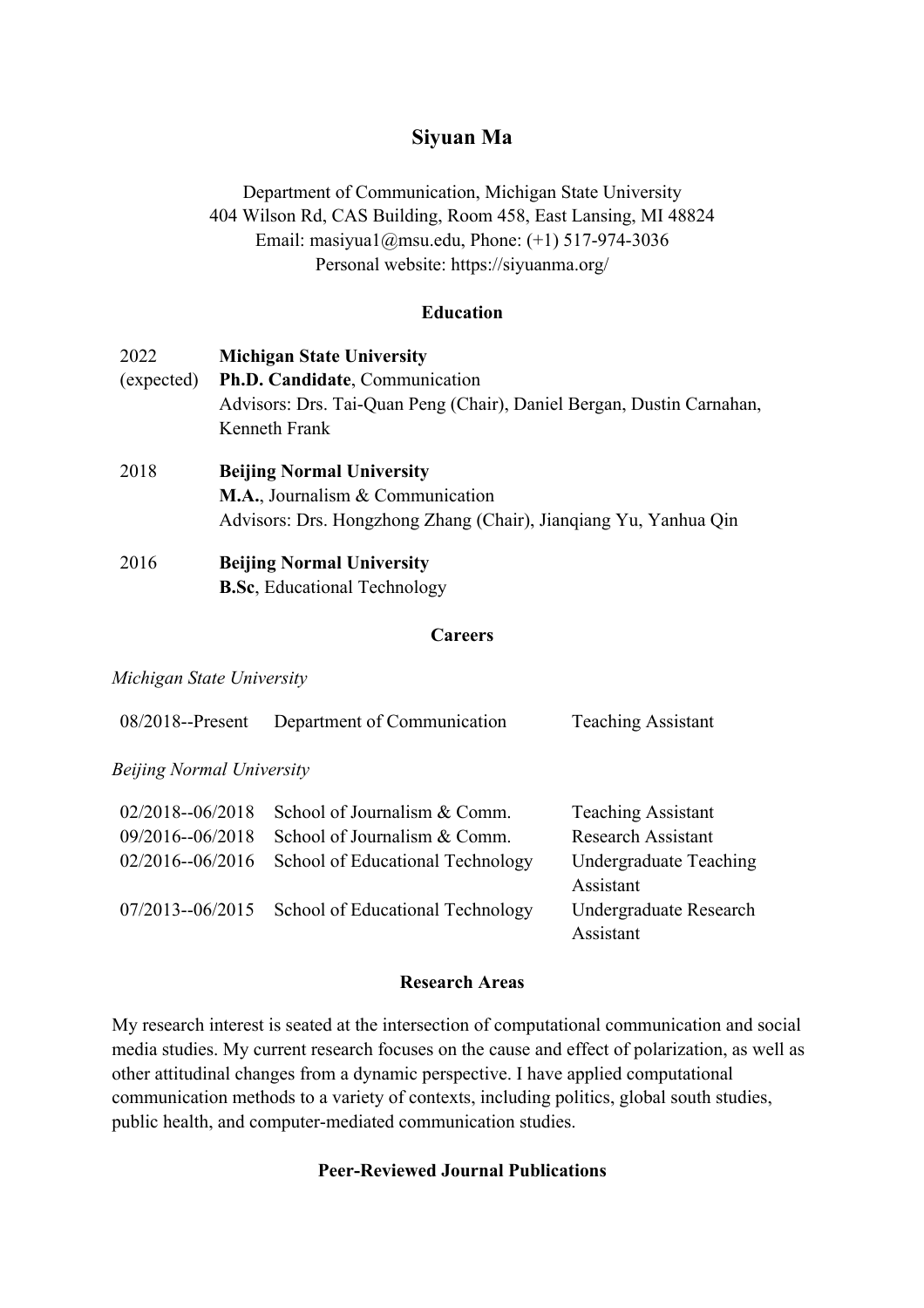- **Ma, S.,** & Zhang, H. (2021). Opinion expression dynamics in social media chat groups: An integrated quasi-experimental and agent-based model approach. *Complexity*, *2021*. http://doi.org/10.1155/2021/2304754 (SCI Journal Impact Factor = 2.82)
- **Ma, S.,** Zhu, Y., & Bresnahan, M. (2021). Chinese international students' face concerns, mental health stigma, and help seeking intentions. *Health Communication*, 1-9. https://doi.org/10.1080/10410236.2021.1910167 (SSCI Journal Impact Factor = 3.20)
- Ulusoy, E., Carnahan, D., Barry, R. C., Bergan, D. E., **Ma, S.,** Ahn, S., & Mcgraw, J. (2021). Flooding the zone: How exposure to implausible falsehoods shapes subsequent belief judgments. *International Journal of Public Opinion Research*, *33*(4), 856-872. https://doi.org/10.1093/ijpor/edab022 (SSCI Journal Impact Factor = 2.11)
- Zhang, R., Gong, J., **Ma, S.**, & Xu, J. (2021). Analytical advances through open science: An automatic coding mechanism for open-ended questions in journalism surveys. *Digital Journalism*, 1-22. https://doi.org/10.1080/21670811.2022.2037006 (SSCI Journal Impact Factor  $= 7.99$ )
- Danowski, J., van Klyton, A., Peng, T. Q., **Ma, S.**, Nkakleu, R., & Biboum, A. (2021). ICT development, interorganizational networks, and corruption in Africa. *Quality and Quantity*. (forthcoming. SSCI Journal Impact Factor = 1.68).
- Zhang, H., He, Y., & **Ma, S.** (2018). The mediation effect of credibility on media use and social confidence: A comparative study on official and personal social media accounts. *Journalism Bimonthly*, *38*(4), 98-107+154-155. (In Chinese)
- **Ma, S.** & Jiang, W. (2018). How to legislate algorithm-based news recommendation: Experience from foreign countries. *The Press*, *63*(5), 106-108. (In Chinese)
- Yu, J. & Ma, S. (2018). Analyzing profit model of newspaper companies with profit weight: Taking Zhejiang Newspaper Media, Borei Communication, Huawen Media, and New York Times (2012-2016) as examples. *Chinese Journal of Journalism & Communication*, *58*(5), 129-144. (In Chinese)
- Zhang, H., **Ma, S.**, & Han, X. (2016). A comparison of netizens'trust between central and local governments in China. *Journalism & Communication*, *38*(S1), 78-84+127. (In Chinese)

## **Book Chapters (all published in Chinese)**

- Wang, Y. & **Ma, S.** (2022, expected). *Applied Communication in Education*, Beijing: China Higher Education Press. (co-first author) (in press, in Chinese)
- **Ma, S.**, & Wang, Y. (2020). Chapter Six: Paradigm shift of mass communication effect studies. (Eds.), *Applied Communication in Science Venues*, Beijing: Science and Technology of China Press. (in Chinese)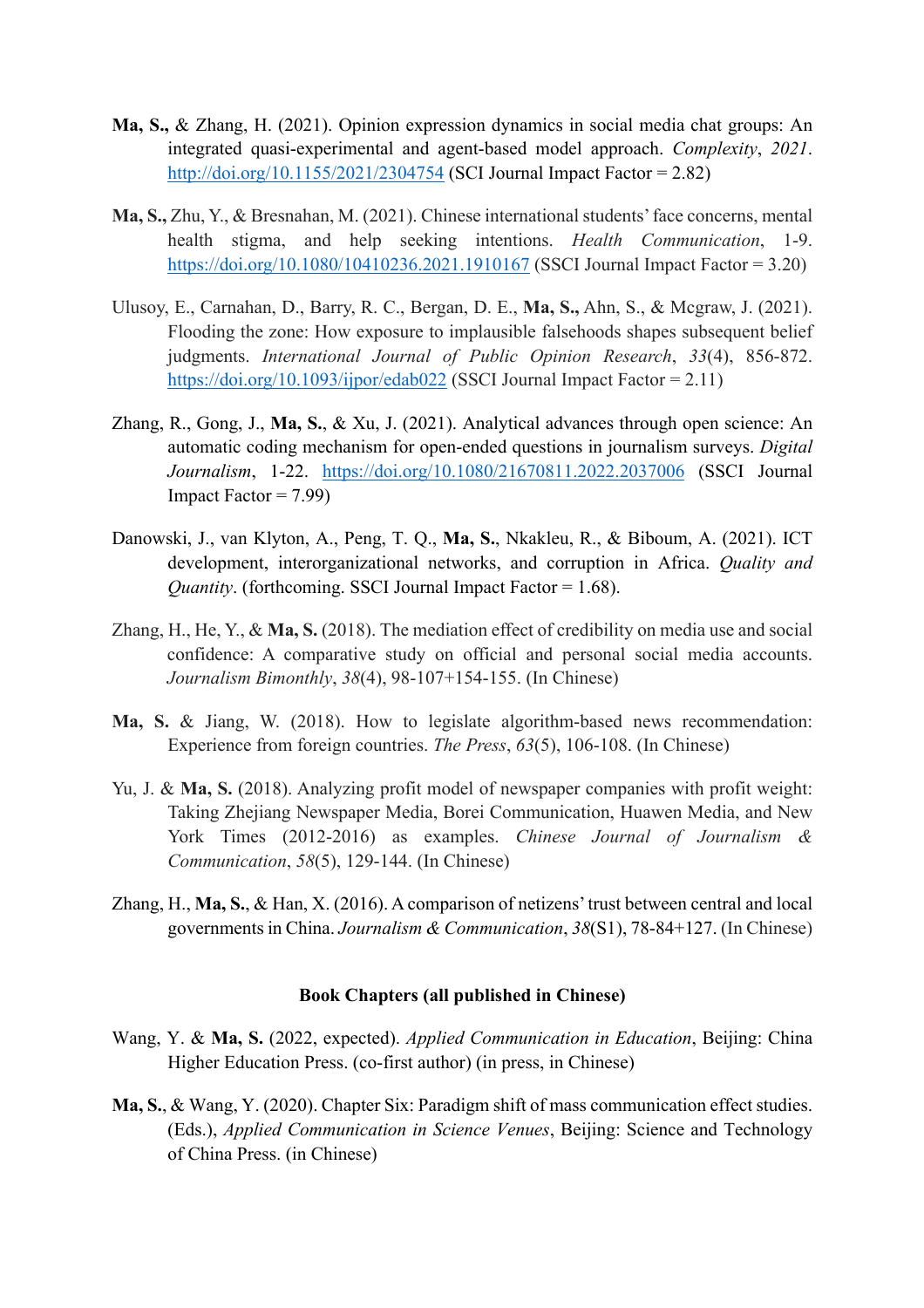Wan, A., **Ma, S.**, & Wang, S. (2017). Chapter Three: Publishing techniques in ancient Greek and ancient Rome. (Eds.), *Publishing History in China and Foreign Countries*. Beijing: China Higher Education Press. (in Chinese)

#### **Manuscripts Under Review**

- **Ma, S.** (2021). Moderated by inconsistent definition and media environment: A meta-analysis of selective exposure effects on polarization (major revise). *Journal of Communication*.
- **Ma, S.** (2021). Reducing the influence of algorithm-based news recommendation on selective exposure and polarization. *Mass Communication & Society*.
- **Ma, S.,** Bergan, D., Carnahan, D., Ahn, S., Virtue, I., & Mcgraw, J. (2021). The Influence of fact-checking on policymaker social media posts about the Trump Impeachment: A field experimental replication. *Human Communication Research*.
- **Ma, S.,** Wang, Y., Shu, Z., Duan, Z., & Sun, L. (2021). Development and validation of the Internet literacy scale. *Social Science Computer Review*.
- Lee, S., **Ma, S.**, Meng, J., Zhuang, J., & Peng, T. Q. (2021). Detecting sentiment toward emerging infectious diseases on social media: A validity evaluation of the dictionarybased sentiment analysis. *International Journal of Medical Informatics*.
- Zhu, Y., Bresnahan, M., Yan, X., **Ma, S.** (2021). A thematic analysis of online comments in Fox News about stigma associated with wearing face masks in public during the COVID-19 pandemic. *Journal of Health Communication*.
- Van Der Heide, B., Ulusoy, E., **Ma, S**., Earle, K., Mason, A., & Dai, Y. (2021). Interpersonal media effects: Two studies of the effects of observing communication with content creators on YouTube. *Communication Research.*

#### **Manuscripts in Progress**

- **Ma, S.** & Han, J. (manuscript completed). I wish I did not say that: Analyzing the deleted tweets of congress legislators in America.
- **Ma, S.**, Zhang, X., Jiang, Y., Deng, Y., & Xu, J. (manuscript completed). Appealing to extreme emotion and misinformation: Do Trumpian campaign strategies lose efficacy in the 2020 election?.
- Bergan, D., Virtue, I., **Ma, S.,** Caitlin, F., Harrison, J., & Ahn, S. (manuscript completed). Can people use party cues to make accurate judgments?: Ecological rationality and political heuristics.
- Mason, A., Earle, K., Van Der Heide, B., **Ma, S.,** & Ulusoy, E. (manuscript completed). A wise one in the crowd? The effects of message source similarity and majority message valence in online reviews.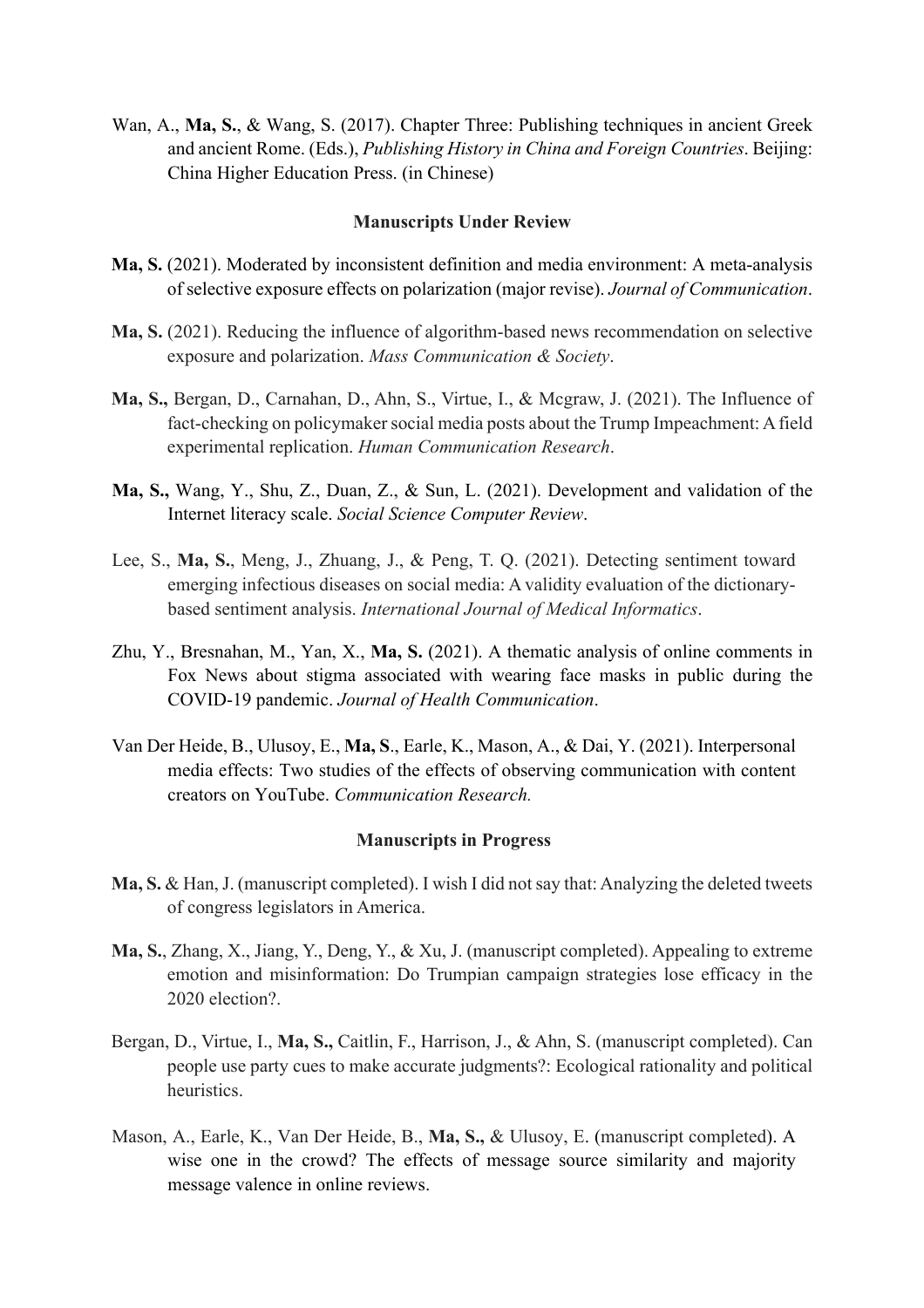Bao, H., **Ma, S.**, & Yan, X. (data collection). The Good, the Bad: Moral rhetoric in political news.

#### **Conference Presentations**

- **Ma, S.** & Han, J. (2022, May). *I wish I did not say that: Analyzing the deleted tweets of congress legislators in America.* Paper accepted to 72nd meeting of the International Communication Association, Paris, France.
- **Ma, S.** (2021, November). *A meta-analysis between selective exposure and polarization*. Paper presented at 107th Annual National Communication Association Conference, Seattle, WA, USA.
- **Ma, S.** (2021, November). *Reducing the influence of algorithm-based news recommendation on selective exposure and polarization*. Paper presented at 107th Annual National Communication Association Conference, Seattle, WA, USA.
- **Ma, S.,** Bergan, D., Carnahan, D., Ahn, S., Virtue, I., & Mcgraw, J. (2021, October). *The influence of fact-checking on policymaker social media posts about the Trump Impeachment: A field experimental replication*. Paper presented at Annual Conference of American Political Science Association, Seattle, WA, USA.
- Ulusoy, E., Carnahan, D., Barry, R. C., Bergan, D. E., **Ma, S.,** Ahn, S., & Mcgraw, J. (2021, May). *Flooding the Zone: How exposure to implausible falsehoods shapes subsequent belief judgments*. Paper presented at 71st meeting of the International Communication Association, Denver, CO, USA.
- Van Der Heide, B., Earle, K., Ulusoy, E., **Ma, S.,** & Mason, A. J. (2020, November). *A wise one in the crowd? The effects of message source similarity and majority message valence in online reviews*. Paper presented at 106th Annual National Communication Association Conference, Indianapolis, IN, USA.
- **Ma, S.,** & Zhang, H. (2020, May) *Encouraging willingness to speak out: Perceived peer support and opinion dynamic in social media groups*. Paper presented at 70th meeting of the International Communication Association, Gold Coast, Australia.
- Lee, S., **Ma, S.**, Meng, J., Zhuang, J., & Peng, T. (2020, May) *Detecting sentiment toward emerging diseases on social media: An empirical comparison between human coding and dictionary-based approach*. Paper presented at 70th meeting of the International Communication Association, Gold Coast, Australia.
- Van Der Heide, B., Ulusoy, E., **Ma, S.**, Earle, K., Mason A., & Dai, Y. (2020, May) *Interpersonal media effects: Two studies of the effects of observing communication with content creators on YouTube*. Paper presented at 70th meeting of the International Communication Association, Gold Coast, Australia.

Mason, A., Earle, K., Van Der Heide, B., **Ma, S.,** & Ulusoy, E. (2020, May) *Social media*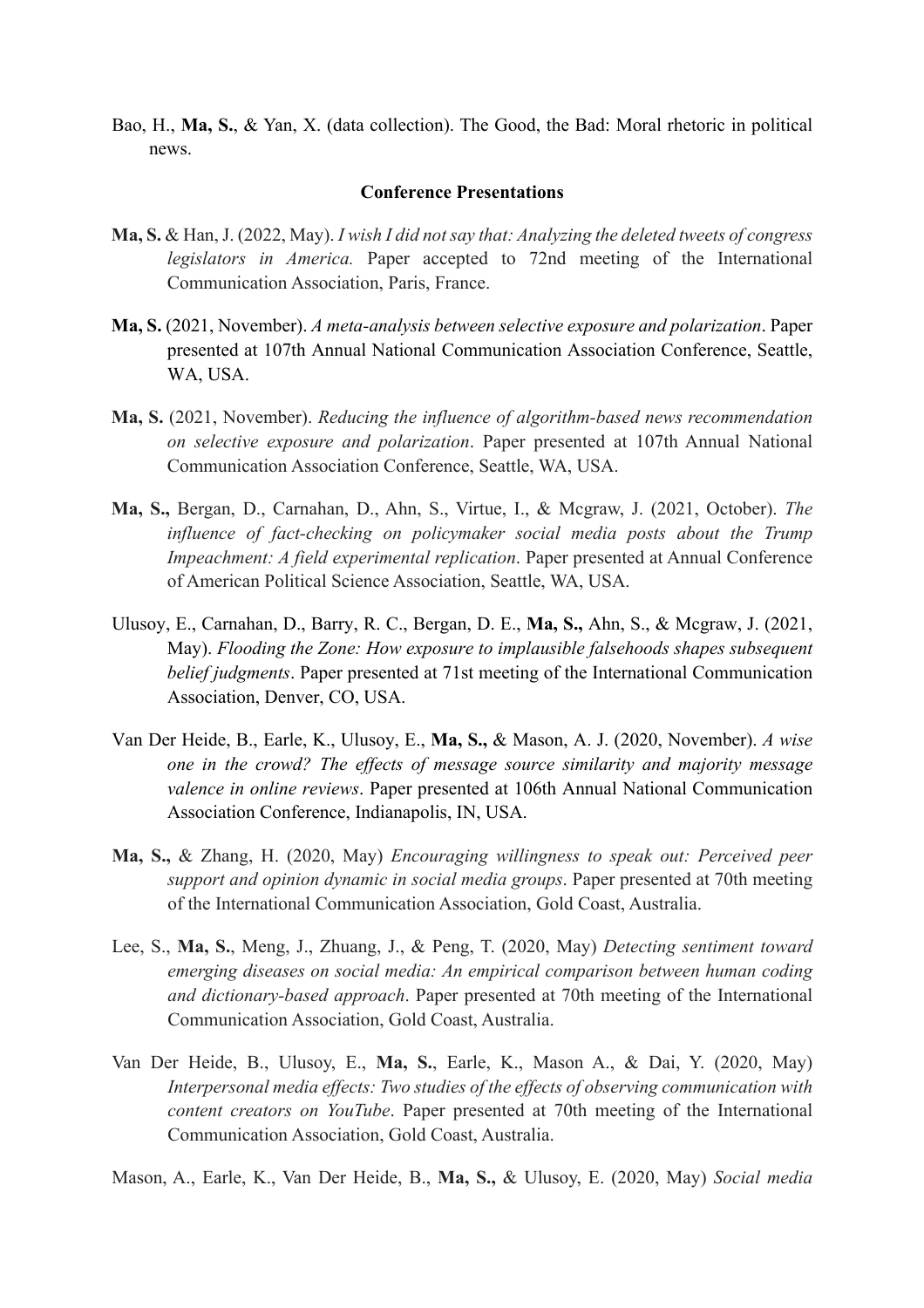*literacy: Definitions, origins, and development*. Paper presented at 70th meeting of the International Communication Association, Gold Coast, Australia.

**Ma, S.**, Duan, Z., & Sun, L. (August 2017). *Development, validity and reliability of urban teenagers' network literacy scale*. Paper presented at 100th meeting of the Association for Education in Journalism and Mass Communication, Chicago, IL, USA.

## **Awards & Honors**

Summer Research Fellowship Award, Michigan State University, 2021 National Academic Scholarship, Ministry of Education of China, 2017 National Academic Scholarship, Ministry of Education of China, 2015 Honor Student of Beijing Normal University (Only 10 of 2300 fourth-year degree graduates), 2016

## **Funded Research Experience**

| $10/2020$ --Present | Estimating the impact of immediate versus delayed corrections on                                                                             |
|---------------------|----------------------------------------------------------------------------------------------------------------------------------------------|
|                     | belief accuracy. (Grant application and research team member)                                                                                |
|                     | Funded by Trifecta Initiative Core Area (TICA) at Michigan State                                                                             |
|                     | University                                                                                                                                   |
|                     | 02/2017--04/2017 Chinese netizens' satisfaction degree towards NPC & CPPCC<br>meetings in 2017. (Grant application and research team member) |

- Funded by Secretory Office of Congress, People's Republic of China 08/2016--02/2017 Satisfaction Degree of Public Service in Macao (Research Assistant)
	- Funded by Macao Special Administrative Region Government.

## **Teaching Experience**

*Michigan State University* Teaching Assistant: COM 830: Applied Communication Research II (Spring 2021) COM 300: Methods of Communication Inquiry (Fall 2020, Fall 2021) COM 275: Mass Communication (Spring 2022) COM 100: Human Communication (Fall 2018, Spring 2019, Summer 2019, Fall 2019, Spring 2020, Summer 2020)

Guest Lecture Speaker:

CAS 825: Mass Communication & Public Health (Fall 2019, 2020)

- Computational methods for health research (Social network analytic approach) COM 475: Communication Campaign Design & Analysis (Fall 2019, Spring 2020)

- Computational methods for health research (Social network analytic approach)